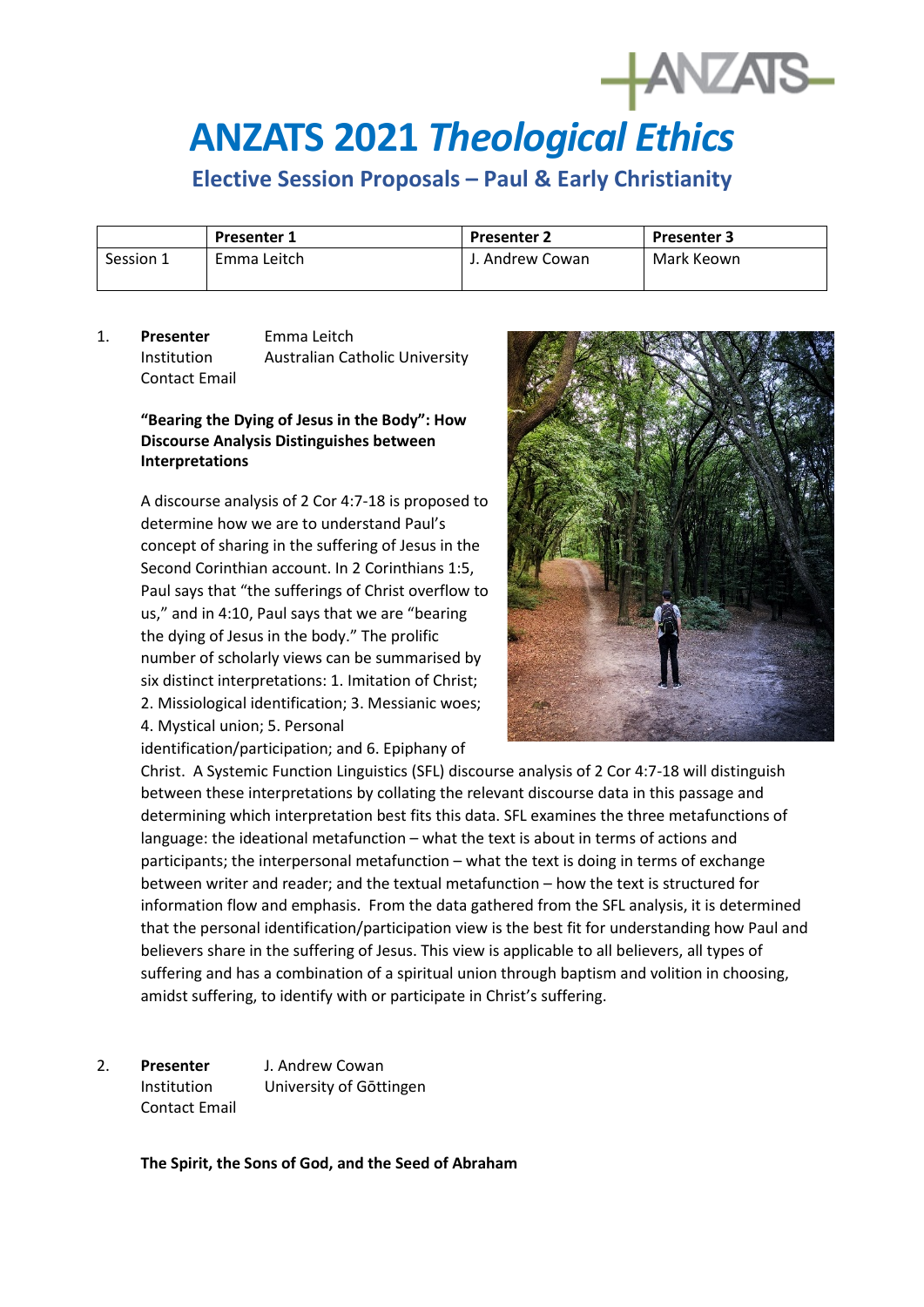A number of recent works have supported the proposal that Paul conceived of the Spirit as a material substance. Writing from this perspective, Caroline Johnson Hodge suggests that divine adoption is effected by the infusion of the material Spirit into one's body. This infusion of the Spirit, she claims, creates a new genetic relationship between believers and Abraham, thereby constituting them as both Abraham's seed and adopted sons of God. This paper addresses Johnson Hodge's view and argues that several key Pauline texts exhibit precisely the opposite causal relationship between adoption and the Spirit, depicting the gift of the Spirit as a consequence of divine adoption. One text, the allegory in Galatians 4, perhaps fits with Johnson Hodge's paradigm, but the consistent witness of the other passages suggests that either this text is being misread or Paul is somewhat inconsistent. In either case, serious doubt is cast upon the argument that Paul held to the view that adoption comes through the infusion of the material Spirit.

3. **Presenter** Mark Keown Institution Laidlaw College Contact Email

## **Implications of 1 Corinthians 14:1–25 for Multicultural Church Gatherings**

As is well known, the Corinthian community had a penchant for the gift of tongues. Scholars continue to argue whether Paul meant a Spirit-given ability to speak in known languages or some other kind of spiritual language. While this is an interesting argument, clearly within the setting Paul envisages, he has in mind people speaking languages largely unknown to the community gathered. Hence, the tongues must be translated (or interpreted). As such, I will simply assume in the paper that these languages are not the *lingua franca* of the majority in the gathered community.

One implication of his teaching is worth considering. Namely, what do Paul's instruction suggest concerning the use of languages in a general sense in gathered worship settings?

This is an appropriate question, as Paul is clearly addressing practices within a gathered worship setting as he instructs the Corinthians. Further, he is speaking to a group or groups in which a variety of languages (spiritual or known) can potentially be spoken. It is also cogent as with increasing globablisation, what were once monocultural church services across the world (especially in the west) are becoming increasingly multicultural gatherings. This transformation is certainly the case in my church in Glenfield, Auckland, NZ. Such things are also important in contexts where colonialism has marginalized indigenous populations and the rightful desire to do everything possible to ensure that indigenous languages are not only preserved but celebrated and encouraged. Finally, I have also observed differing approaches to the use of language in NZ churches and Christian gatherings. It is not uncommon to hear people speak in a language different to the dominant language. In some settings this is even celebrated. However, when untranslated, people often have no idea what is being said. Is this appropriate? Conversely, some settings do not allow the use of languages other than the dominant language. Is this apposite? So, what might Paul say to us in such settings?

This paper will consider what Paul's instructions to Corinth may say concerning the use of language in multicultural gatherings in today's multicultural and multilingual churches.

A range of things will be canvassed including Paul's positive view of different languages as a gift to be exercised, yet his disdain for them in the public space when not translated; his assumption of a lingua franca; the power that publicly spoken and translated tongues have in terms of prophecy, education and edification, prayer, song, thanksgiving, praise, and evangelism; the converse power of untranslated language to marginalise, render uncomprehending, offend, and completely put off